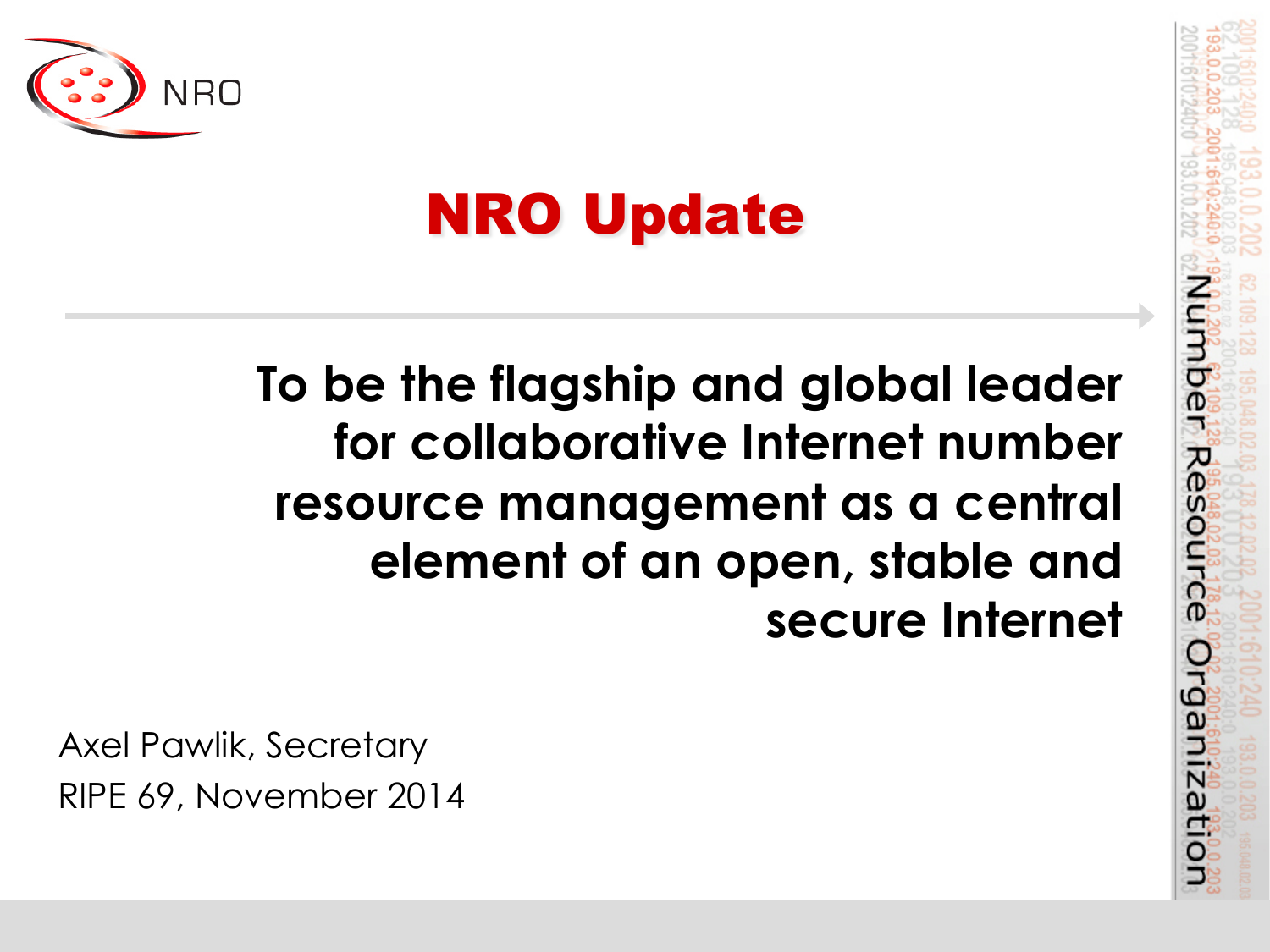

- **NRO Introduction** 
	- What is the NRO
	- Key Focus Areas
	- NRO in 2014 & Finance
- **NRO Activities** 
	- Internet Governance Forum
	- NRO Correspondence
	- Global Engagement
	- Other Developments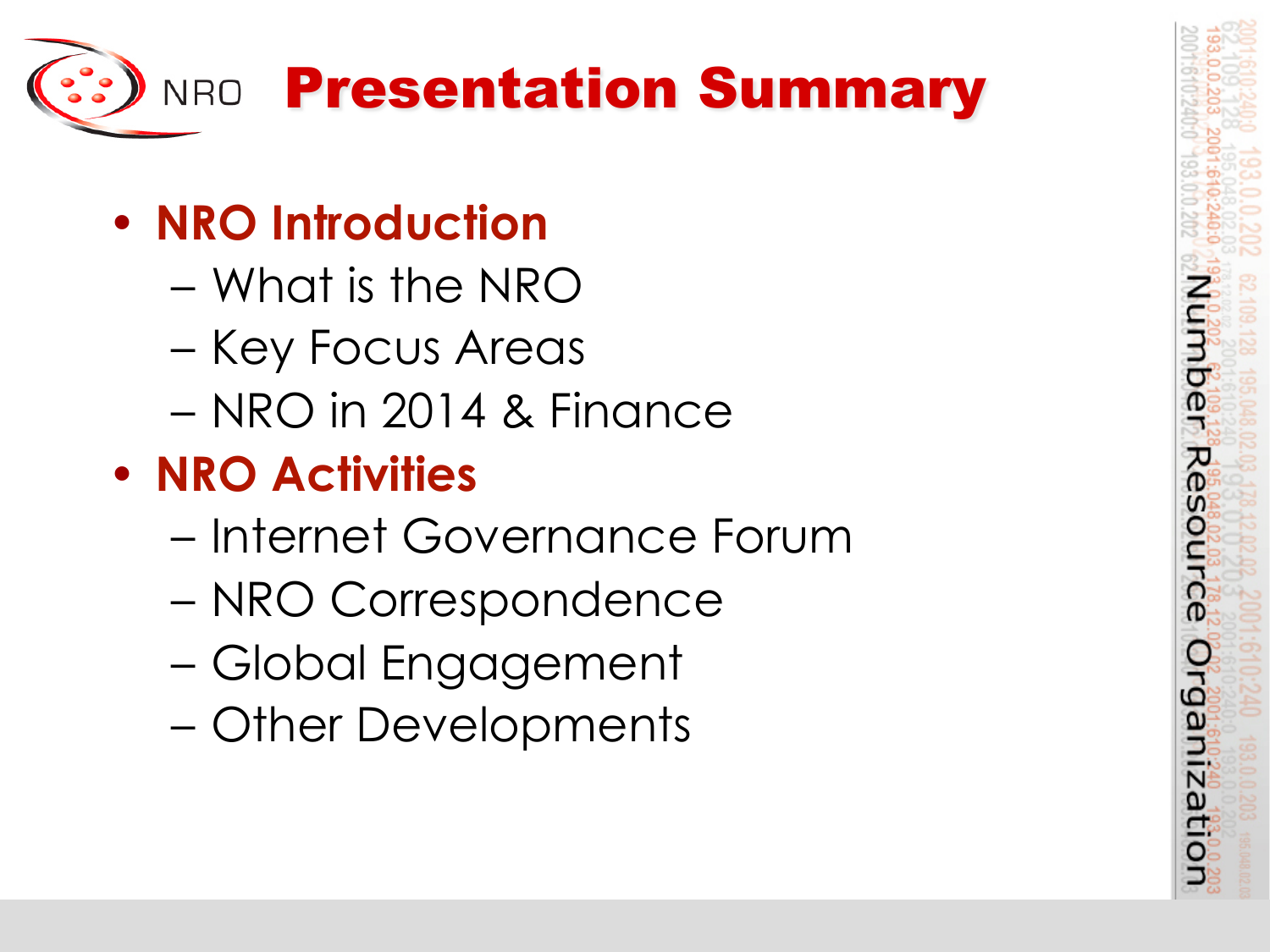

# What is the NRO?

### • **Number Resource Organization**

- NRO MoU, 24 Oct 2003.
- Lightweight, unincorporated association.

#### • **Mission**

- Provide and promote a **coordinated Internet number registry system**;
- Promote the **multi-stakeholder** model and **bottom-up** policy development process in Internet governance;

mber

Resource

Organizatio

- Coordinate and support **joint activities** of the RIRs;
- Act as a **focal point** for input into the RIR system;
- Fulfill the role of the ICANN Address Supporting Organisation (ASO).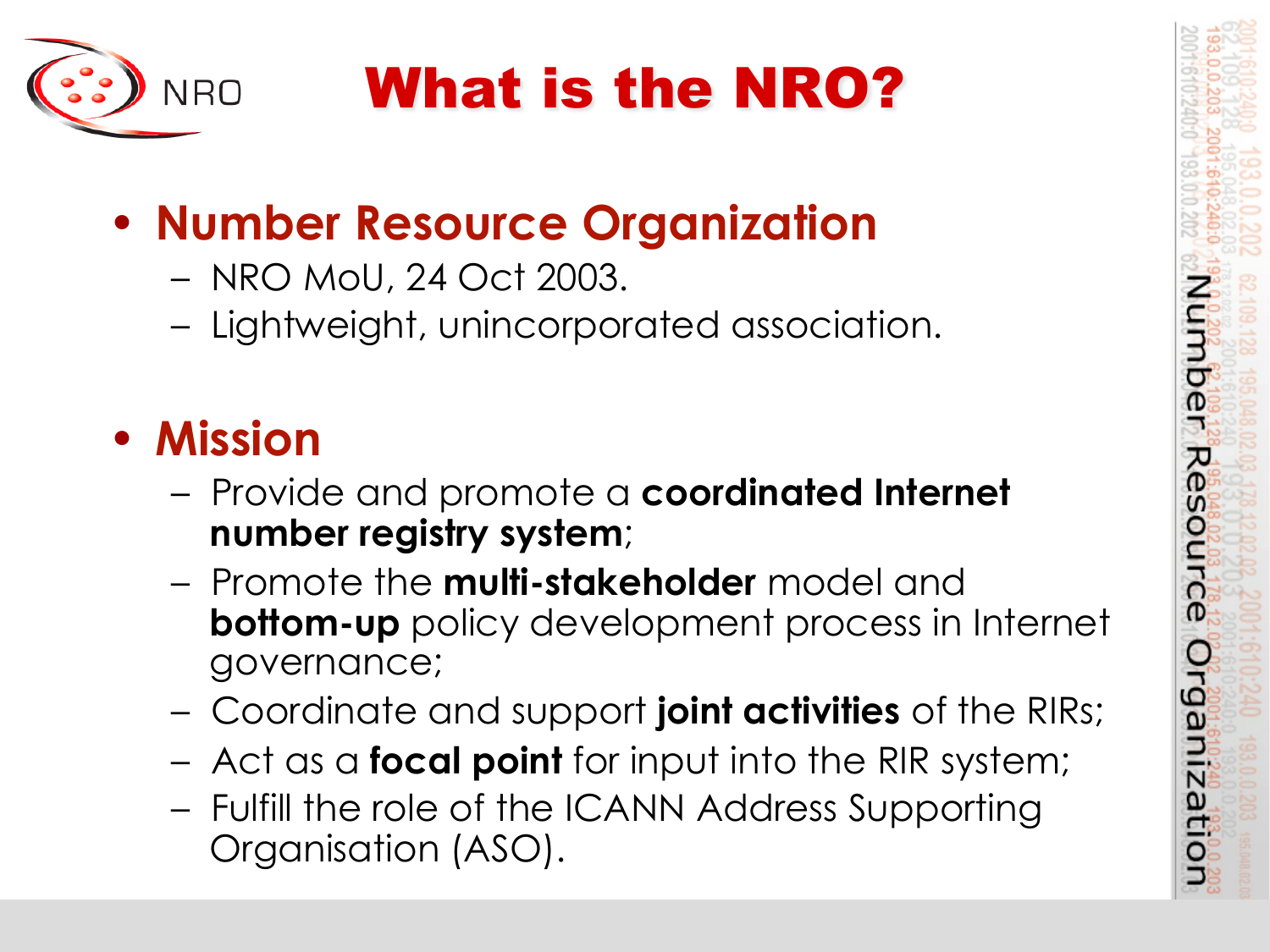

- Support RIR coordination.
- Global collaboration and governance coordination.
- Properly branding and reposition the NRO in its mission.

mber

Resource

Organizati

• Monitor an contribute to global Internet governance discussions.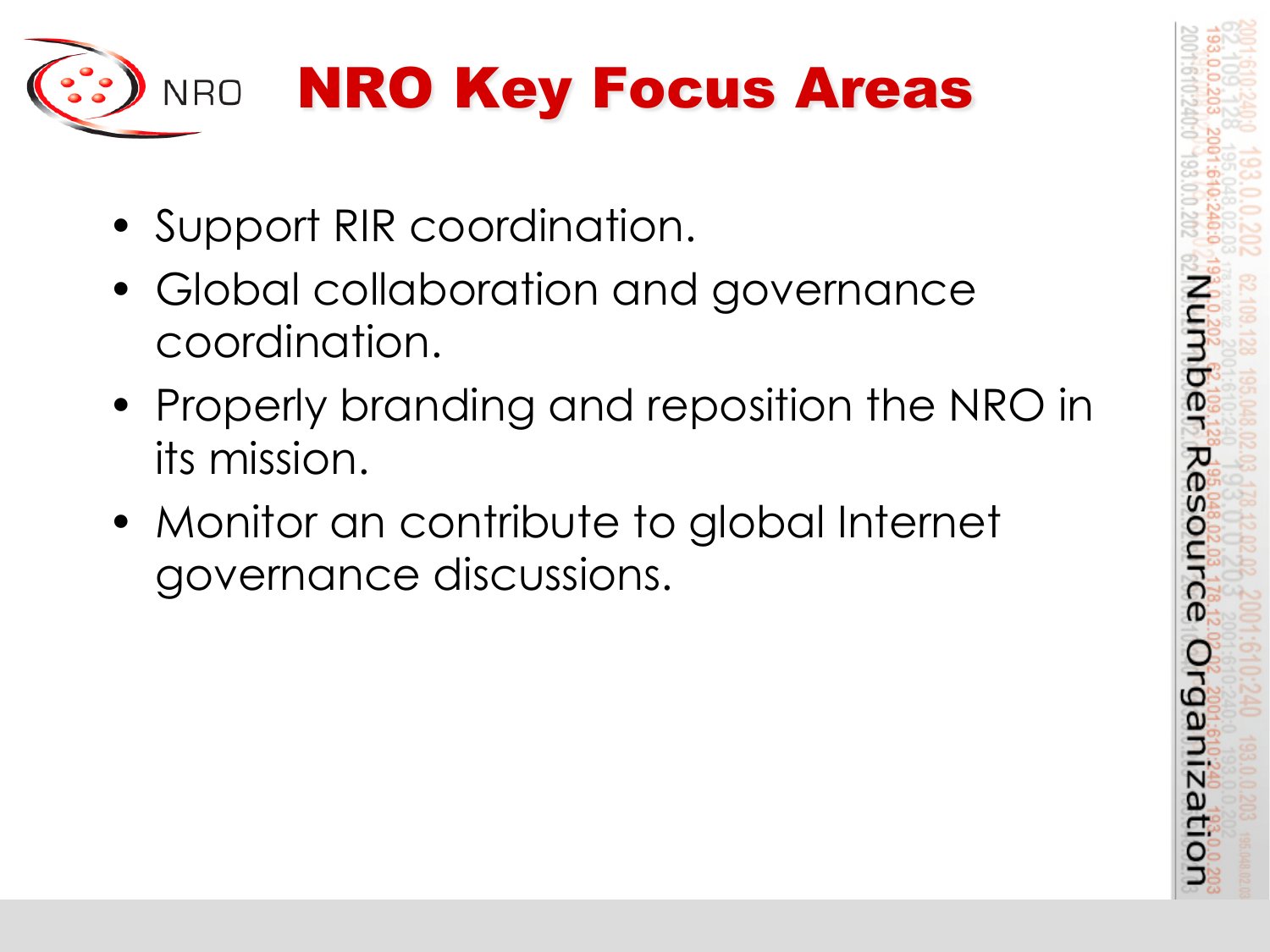

NRO in 2014

بر<br>ه

D

rgan

N

### • **Executive committee**

- Adiel Akplogan (Chair) AFRINIC
- Axel Pawlik (Secretary) RIPE NCC
- Ernesto Majo (Treasurer) LACNIC
- Paul Wilson APNIC
- John Curran ARIN

### • **Secretariat**

- Hosted by RIPE-NCC
- Executive Secretary: **German Valdez**  (since April 2013)
- **Coordination Groups** 
	- CCG, PACG, ECG, RSCG, IPv6CG.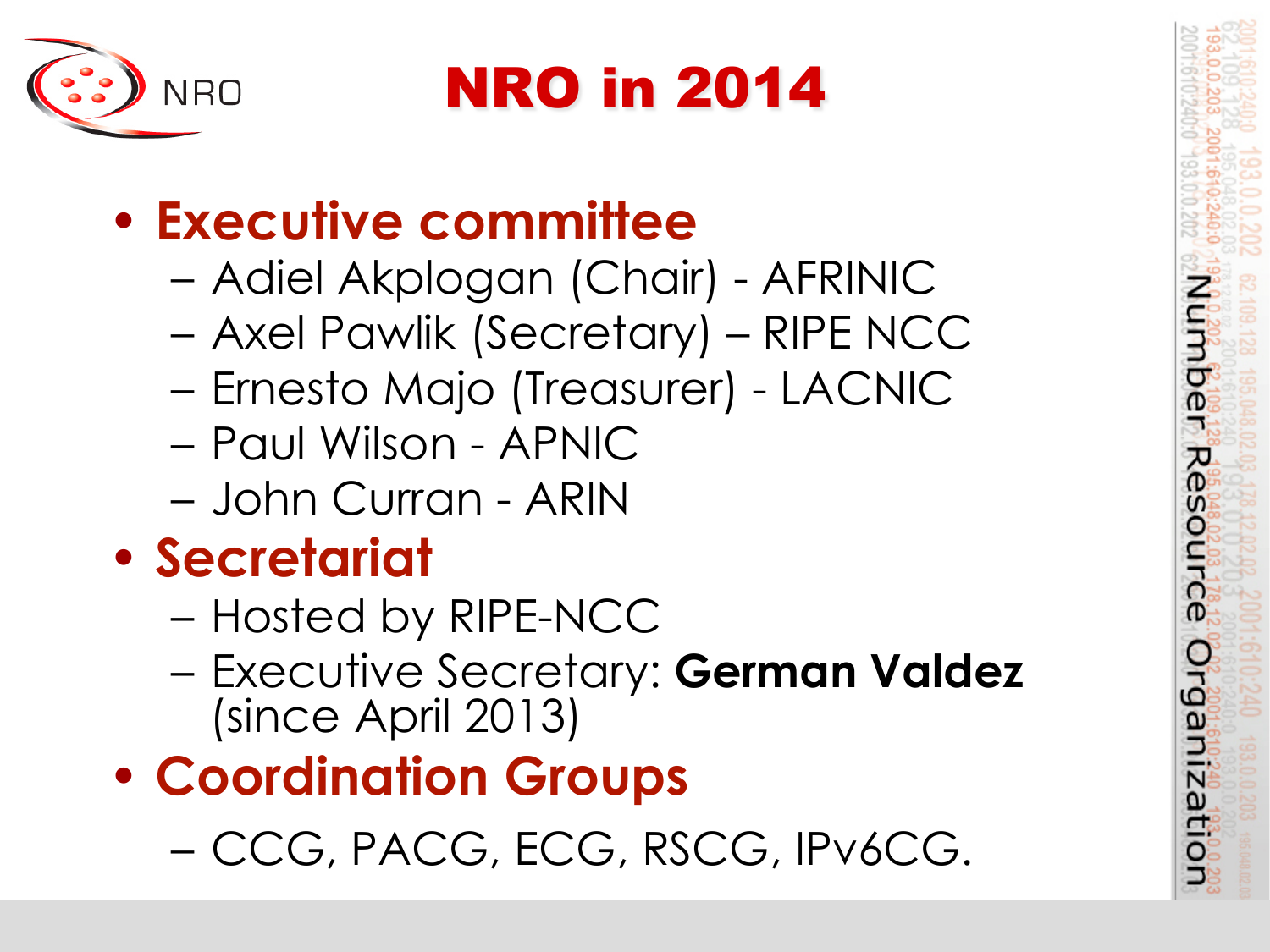

### NRO Finances

#### • **Expenses**

- Staff cost.
- Travel (ASO AC and Executive Sec).
- Communications and outreach.
- Contribution to ICANN.
	- •Remains at \$823,000 per annum

o

Orga

• **Budget** 

.

– Shared proportionally based on registration services revenue.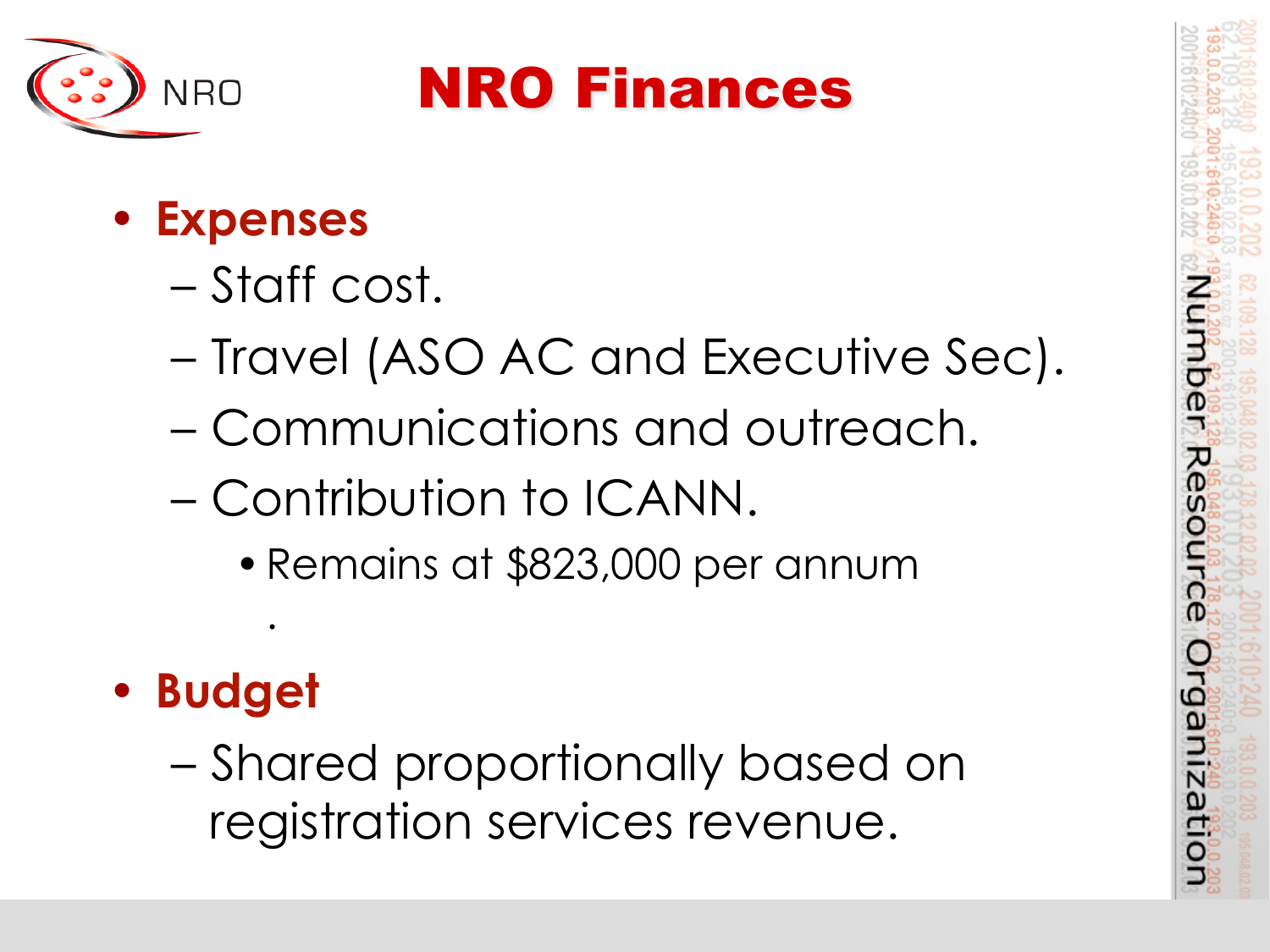

- **Representation in the IGF MAG 2014** 
	- •Paul Wilson, Paul Rendek
- **Participation in the 9th IGF in Istanbul** 
	- NRO contributes annually 100K USD.

mber

Resourc

 $\mathbf{D}$ 

Orgal

nizatic

- NRO Booth
	- NRO Brochure Cooperation
	- •IPv6 Around the World
	- •IANA Oversight Postcard
- RIR staff participation in several workshops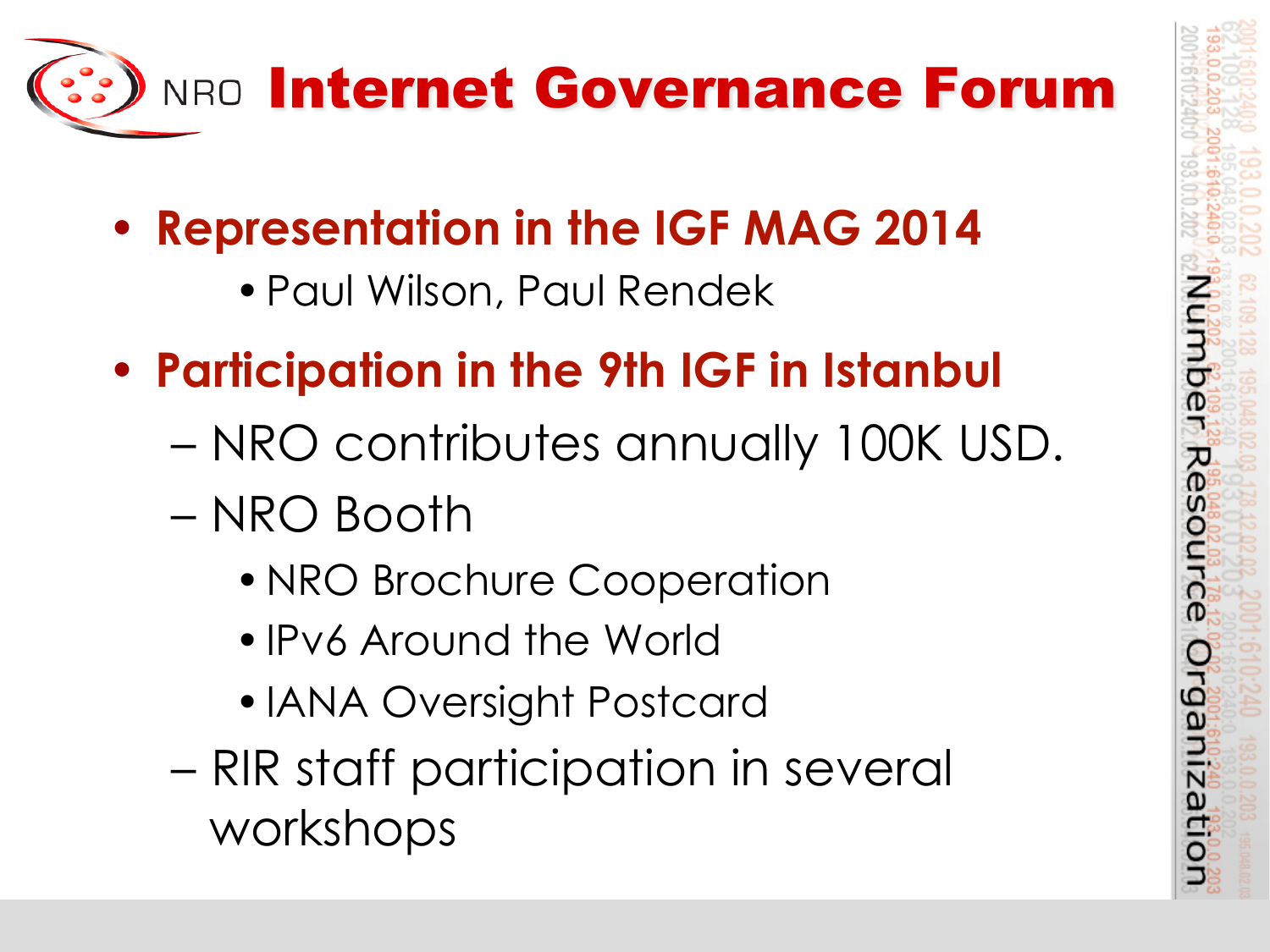

- **Response to ICANN/IANA on:** 
	- Enhancing ICANN's Accountability.
	- Transition of NTIA's Stewardship of the IANA Functions
		- Support of a coordination group to drive the process
		- Consultation based on the 3 communities affected by IANA services

Imber

Resourc

 $\mathbf{D}$ 

O

rganizatic

- Exclude IANA PDP
- Letter to ICANN on ASO/NRO participation in ICANN meetings
	- Reinstate ASO/NRO report in plenary
- **World Telecommunications Policy Forum (WTPF)** 
	- Call for more openness, and greater attention to IPv6 Deployment
- **http://www.nro.net/documents**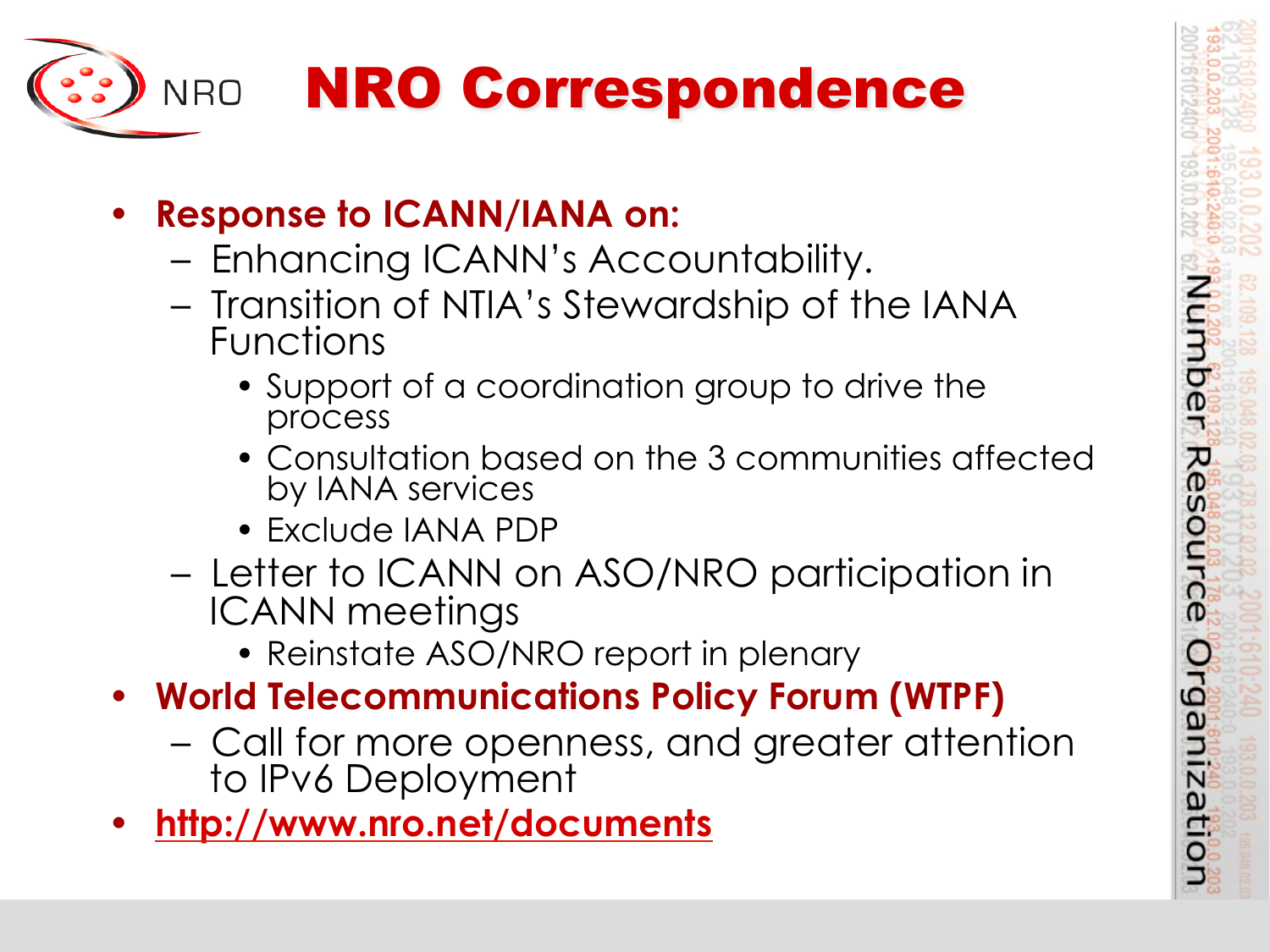

# Global Engagement

- **ICANN Discussions** 
	- IANA Oversight Transition
		- Adiel Akplogan and Paul Wilson members of ICG

Imber

R<br>O

source

Organiza

- Coordination with ICANN Vice Presidents
- **I\* Collaboration** 
	- Sao Paulo NET Mundial Statement
	- Future of IANA Services
- **NETmundial**
	- NRO Active Participation
		- Executive Multistakeholder Committee (Raul Echeberria, Maemura Akinori)
		- NRO Contribution to NETmundial
		- 1/Net Coordination (Adiel Akpolgan)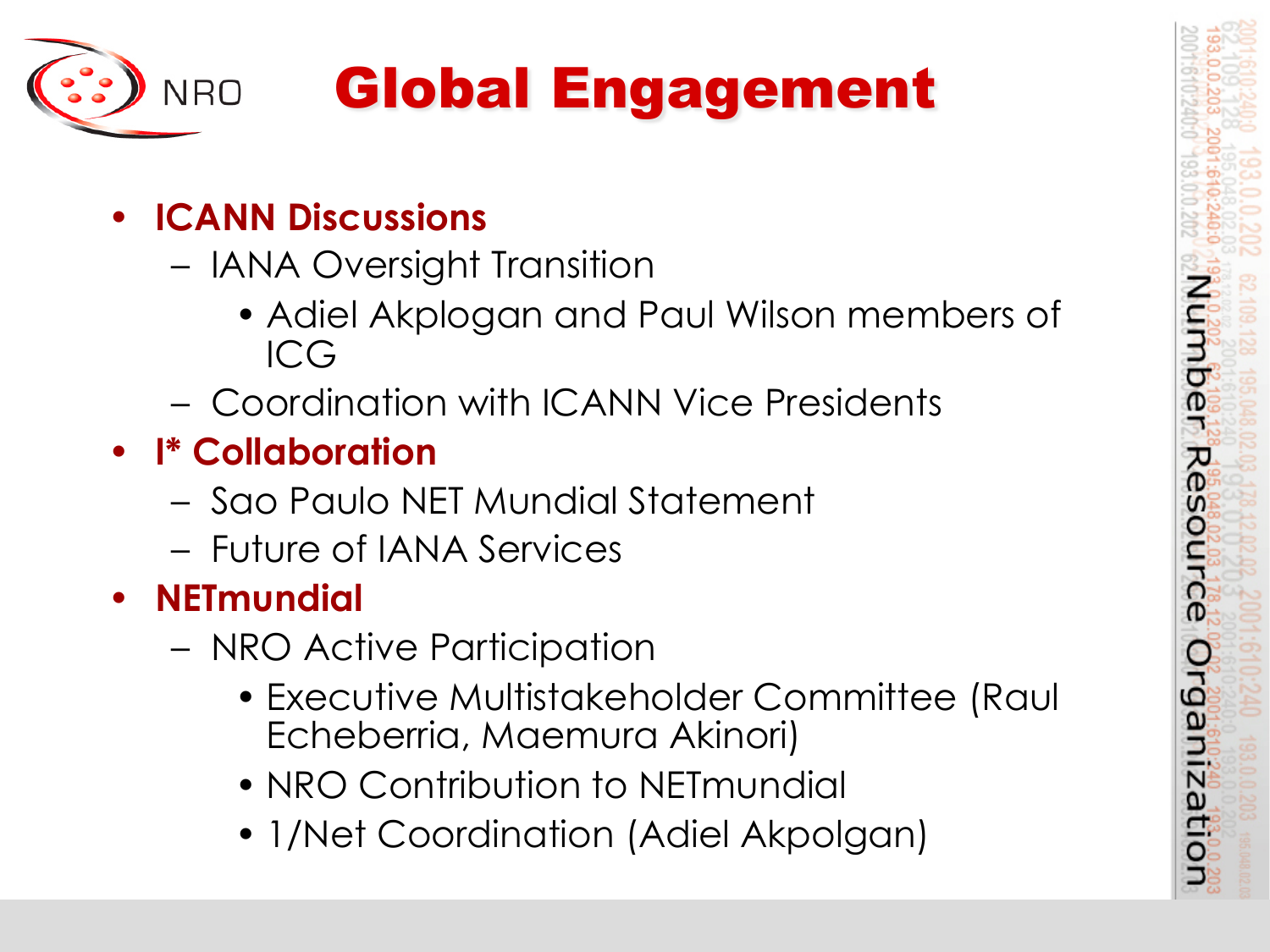

## Other Developments

- **New ASO Website** 
	- Developed by CCG staff
- **RIR Governance Matrix** 
	- Comparative overview of the governance frameworks of the RIRs
- **NRO Website** 
	- New content on IANA oversight transition.
		- Background information on IANA services

mber

Re

Irce

rgani

N ω

- RIR consultation timeline
- http://www.nro.net/iana-oversight.
- CRISP Team
- http://www.nro.net/crisp-team